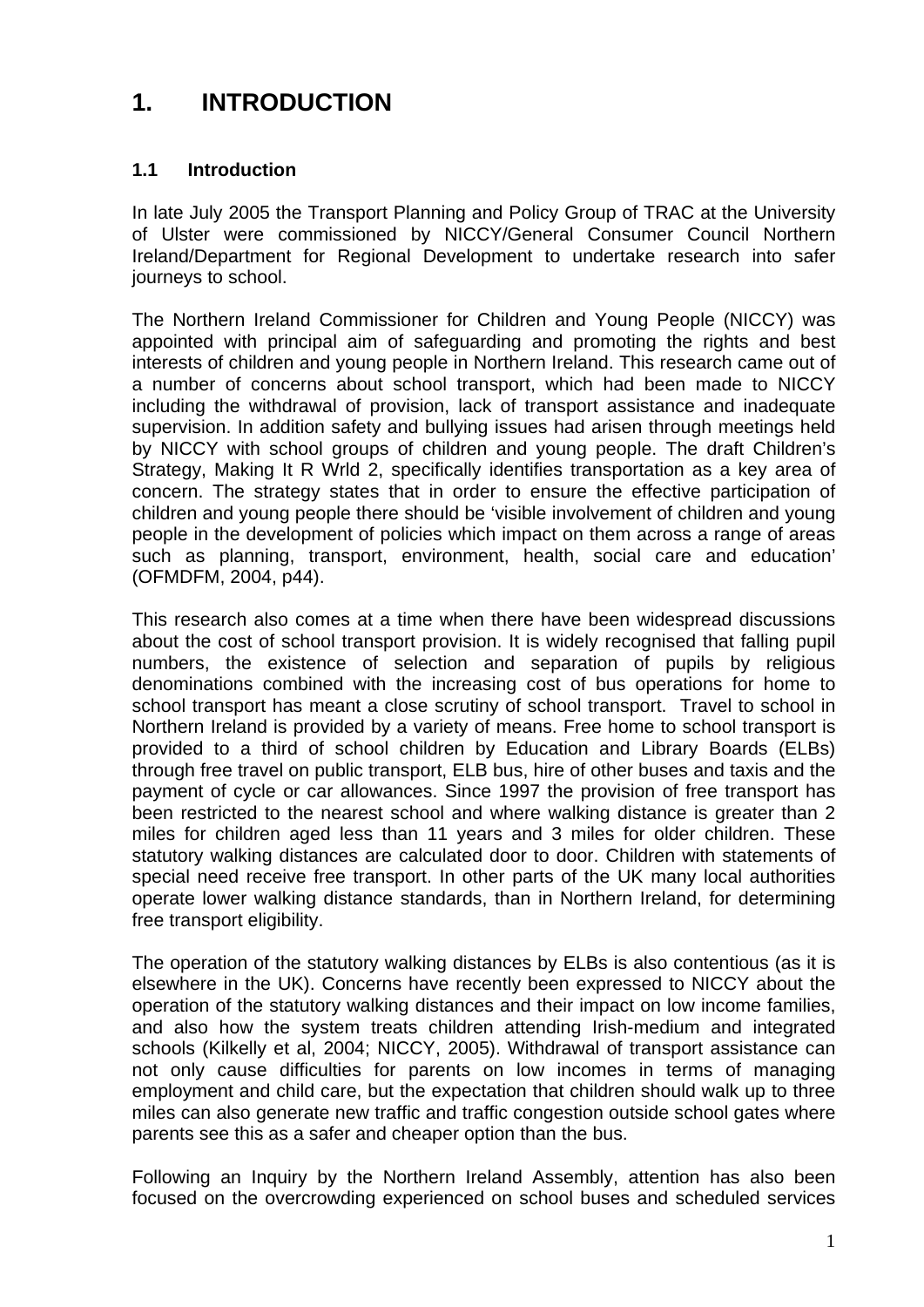run by Translink (NI Assembly, Committee for the Environment, 2001). This has also prompted a debate about safety on school buses and in particularly the provision of seatbelts on buses and the '3 for 2' seat rule. More recently Ministerial announcements in Northern Ireland regarding parental choice and new post-primary arrangements, following publication of the Burns Report and the Costello Report also raise issues about pupil movements between neighbouring schools (DE, 2005; Burns Report, 2001; Costello Report, 2004). There are concerns that increasing parental choice in this manner will further complicate school travel patterns and may result in increased car use by parents/guardians. The continuing growth in car ownership in Northern Ireland has resulted in busier roads and arguably a decline in the quality and safety of the walking and cycling environment for children. This concern comes at a time when the health benefits or walking and cycling have been well established.

# **1.2 Objectives of the study**

- 1. Work with children and young people to enable them to carry out research into safe journeys to school and views on public transport;
- 2. Collate information on children and young people's views of their current experiences of travelling to and from school;
- 3. Collate information on children and young people's views of what could make their journeys easier, and safer;
- 4. Collate information on the extent of bullying while travelling to school;
- 5. Collate information on parent's/carer's views on safe journeys to school;
- 6. Collate information on children and young people's views on public transport in general;
- 7. Collate information from key agencies in the statutory and voluntary sectors;
- 8. Carry out a literature and research review;
- 9. Identify and comment on policy and procedural issues within Government Departments and Education and Library Boards on the assessment of need and allocation of resources to enable children and young people to travel safely to school;
- 10. Provide quantitative information on usage of school transport and allocation of funding;
- 11. Identify existing and future known barriers to safe journeys to school;
- 12. Identify known future changes in supply and or demand likely to impact on this issue;
- 13. Provide a comparison of the Northern Ireland situation in relation to the provision of these services within the remainder of the UK.

# **1.3 Methodology**

The following section includes a summary of the methodology used. There is also a fuller description of the methodology and copies of the research tools used, included in the Annex and appendices of this report.

The methodology in this study involved four distinct stages:

- Stage one Literature review and identification of secondary data.
- Stage two Peer to peer workshops.
- Stage three Focus groups with young people and parents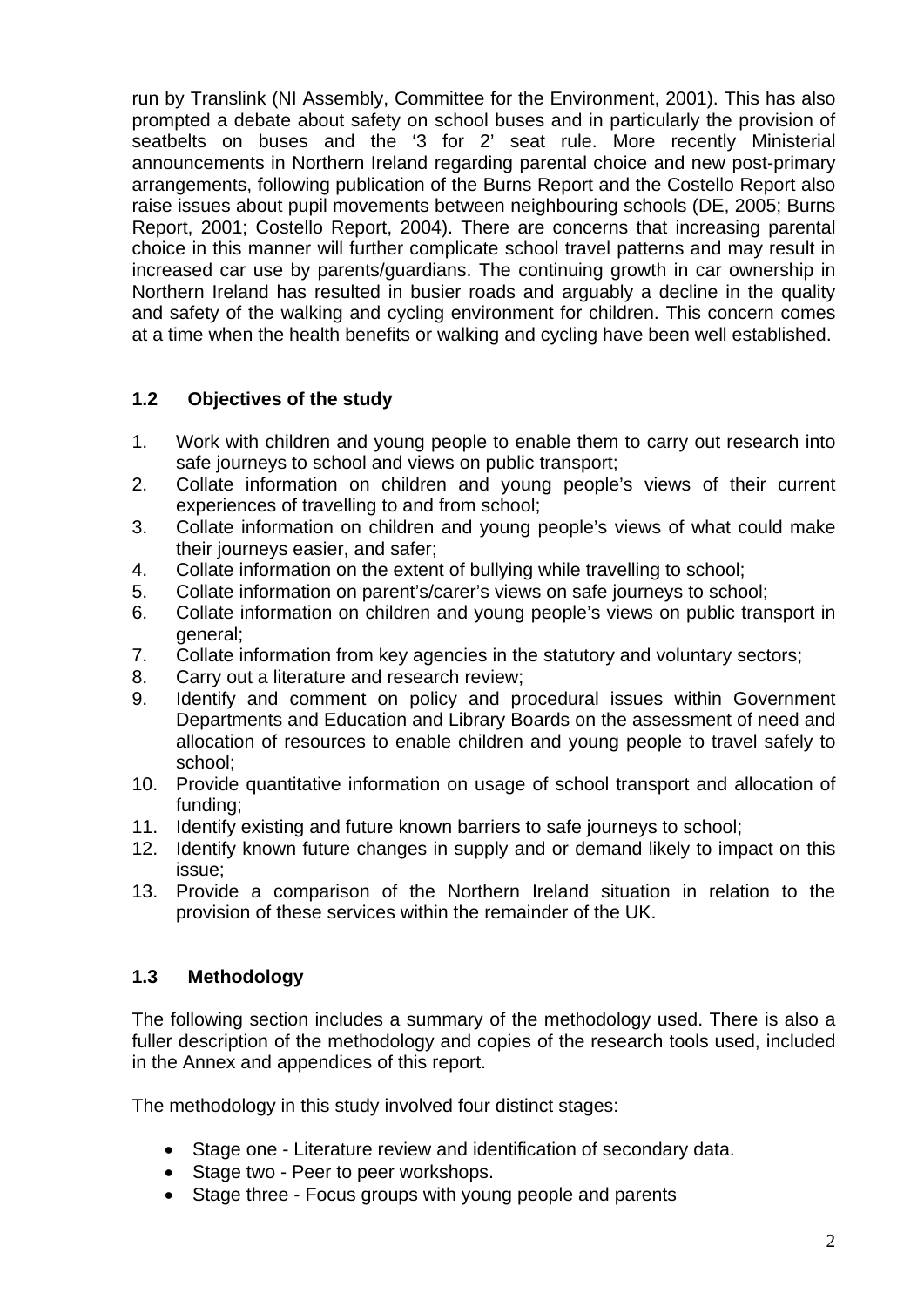- Stage four Electronic questionnaire of key stakeholders in the statutory and voluntary sectors.
- Stage five Large scale quantitative survey of children and young people.

Stages 1 and 2 served two purposes' acting as a means to an end as well as being an end in itself. The literature review and collation of secondary data combined with the work that the children and young people conducted in their workshops provided an important guide to the issues that were covered on a larger scale in Stage 5.

#### **1.3.1 Stage 1 - Literature review and identification of secondary data**

This phase of the research involved a review of available literature and research on the travel patterns of young people and children. It also identified key issues that can impact on their journeys to school including the use of buses, safety issues, accompanied journeys, bullying. The review also examined the literature on alternatives to car travel to school this has identified ways in which children and young people 's travel to school can be supported, and has identified facilities and particular types of interventions that enable safe walking and cycling. The review phase of the work also looked at factors which impact on supply or demand that are in turn likely to impact on school travel.

#### **1.3.2 Stage 2 - Peer to peer workshops**

Twelve peer to peer workshops were conducted in schools across Northern Ireland. These workshops were run as focus/discussion groups. These were felt to be an important element of the research because they will provide insights into perceptions, cognitions in terms of decision-making processes and suggestions for possible improvements. A set of key issues were developed around a topic guide, which acted as a way in which discussions could be focused on key issues. The workshops were conducted in primary, post-primary and a special school. Participants produced posters and drawings detailing their travel to and from school – the modes used, positive and negative experiences as well as improvements they would like to see made. All the groups considered issues such as the provision and use of seatbelts on buses, overcrowding, behaviour, road safety, congestion and personal security

#### **1.3.3 Stage 3 - Focus groups with young people and parents**

For this stage of the research, a number of community and youth groups were contacted. These organisations represent the more disadvantaged sections of Northern Ireland society, including the homeless, disabled, different ethnic groups and care sector with a youth work element. A topic guide was developed for the focus groups with parents and with different youth groups. A focus group was undertaken with parents of children who had statements of special need and attended a special school. This approach offered insights into the travel needs within households and how school travel fits within this.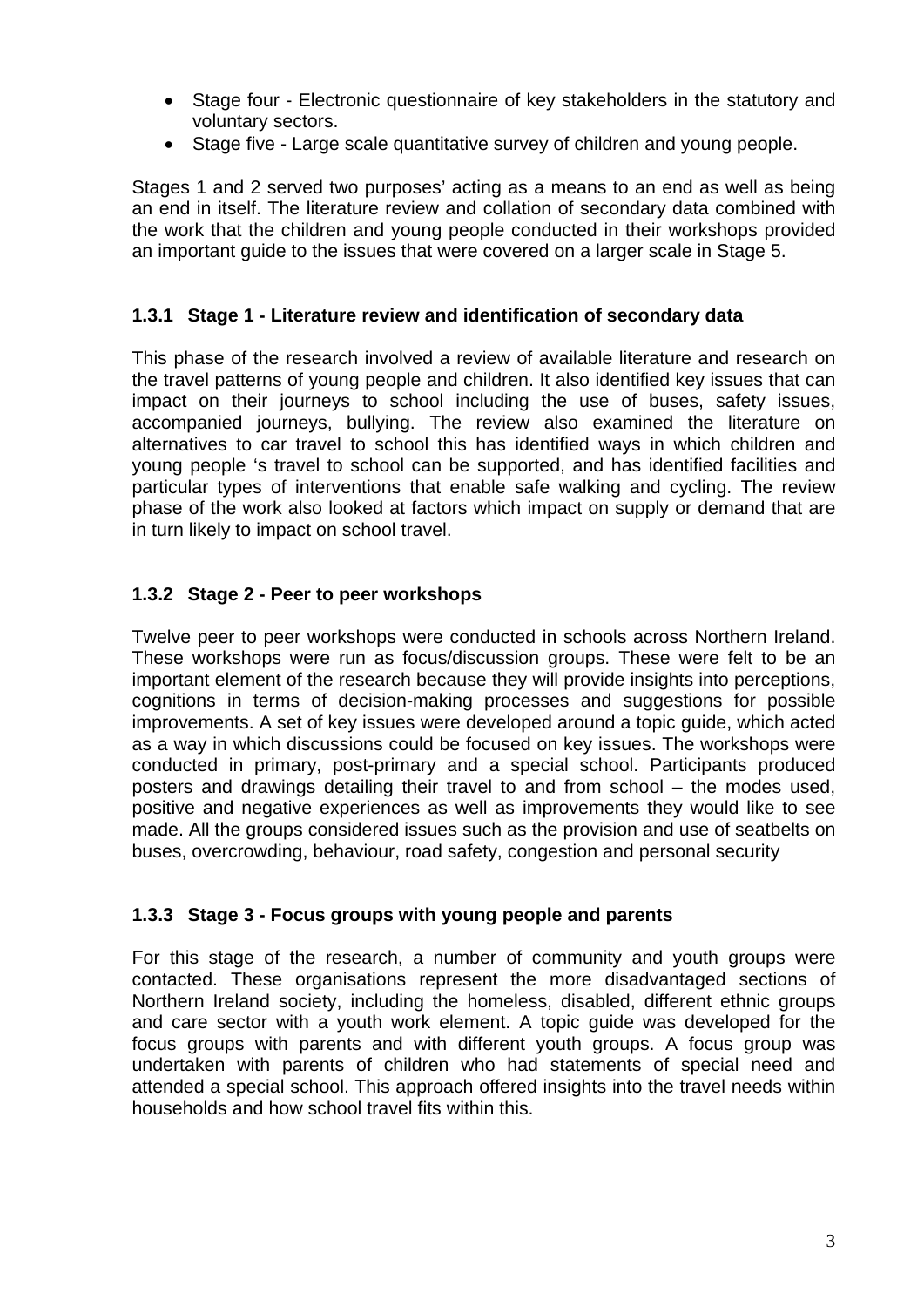#### **1.3.4 Stage 4 - Electronic survey of key stakeholders in the statutory and voluntary sectors.**

This phase of the research consisted of an emailed questionnaire survey of stakeholders. The survey resulted in further insights into policy and procedural issues within Government Departments and ELBs on the assessment of need and allocation of resources to enable children and young people to travel safely to school. The key stakeholders contacted in this phase of the work included representatives from Translink, ELBs, Government Departments, Councillors, private coach hire and taxi operators.

# **1.3.5 Stage 5 - Large scale quantitative survey of children and young people.**

A large scale quantitative survey of children and young people was undertaken in this phase of the research. This provided data on travel behaviour of 1394 children and young people. The purpose of the questionnaire was to gather information on children and young people's views of their current experiences of travelling to and from school; views of what could make their journeys easier, and safer; information on the extent of bullying while travelling to school; information on children and young people's views on public transport in general; and quantitative information on usage of school transport.

The sample is broadly representative of children and young people in primary, post primary and special education and constructed so as to ensure that it was proportionately representative of those attending schools in different categories (maintained, controlled, Irish medium, integrated, denominational and nondenominational grammar).

The questionnaire survey was implemented in the classroom by the research team. The questionnaires were distributed to children and young people and self completed by them in the classroom. A questionnaire survey of parents was also implemented in this way through the schools.

# **1.4 Structure of the Report**

The structure of the report is as follows:

- Chapter 2 provides a review of the policy context in which school transport operates. It presents a discussion of the operation of statutory walking distances and the rising costs associated with transport provision. The chapter also looks at a number of health and safety issues including the introduction of seatbelts, 3 for 2 seating, and pupil misbehaviour on buses.
- Chapter 3 presents a wide ranging review of the literature relating to safer journeys to school. It presents a discussion of the different interventions and their effectiveness and also looks at good practice in terms of school travel plans and safer routes to school.
- Chapter 4 documents the findings from the peer-to-peer workshops that were conducted in schools around Northern Ireland. This chapter presents findings on